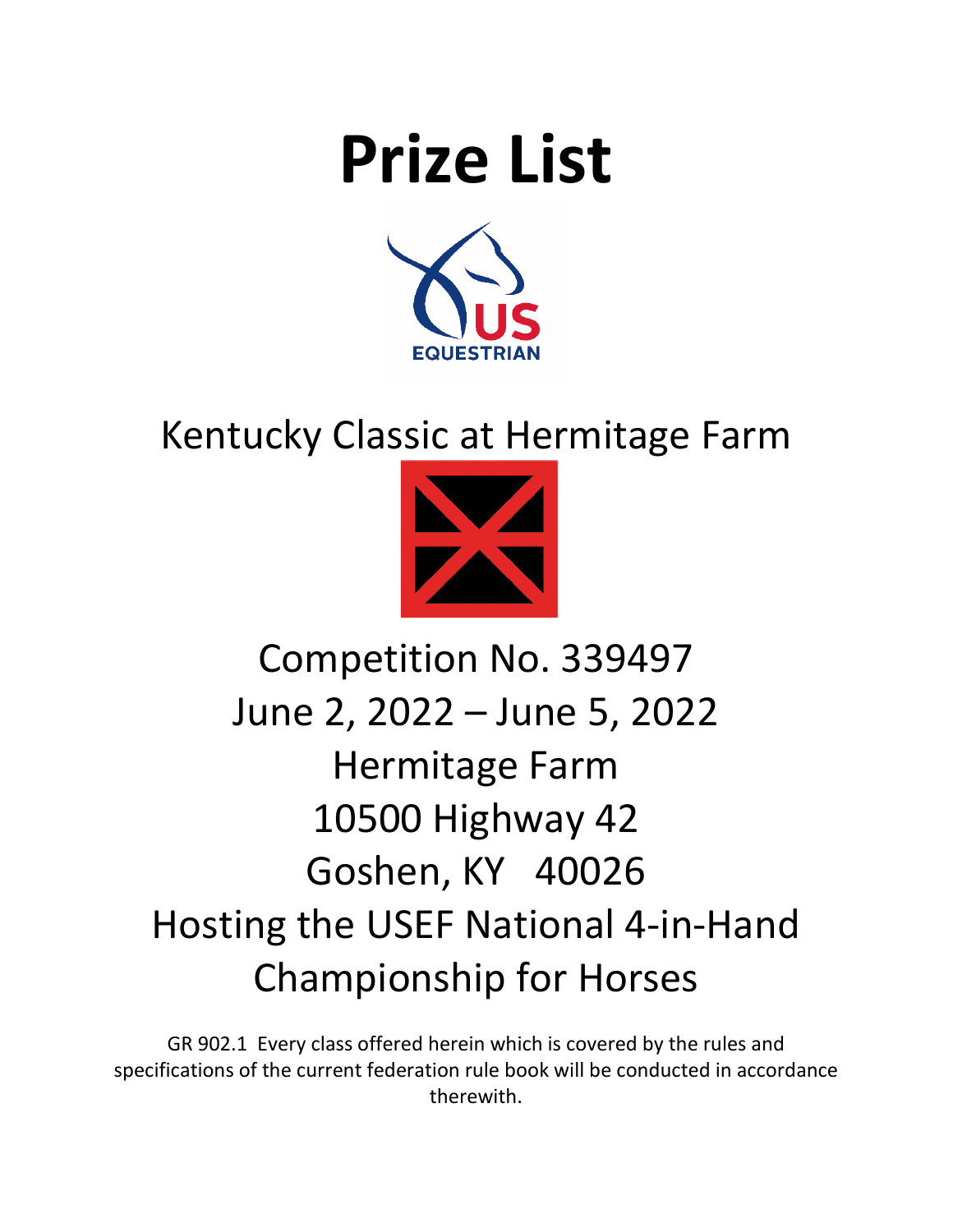| Event Start Date: June 2, 2022    | End Date: June 5, 2022      |
|-----------------------------------|-----------------------------|
| Location of Event: Hermitage Farm |                             |
| Website: www.hermitagefarm.com    |                             |
| Entries Open: April 15, 2022      | Entries Close: May 15, 2022 |

This Competition is recognized by the \_X\_USEF \_X\_FEI and shall be conducted under the appropriate rules.

#### **NATIONAL LEVELS/DIVISIONS:**

| <b>TRAINING</b> | <b>PRELIMINARY</b> | <b>INTERMEDIATE</b> | <b>ADVANCED</b> |
|-----------------|--------------------|---------------------|-----------------|
| X VSE           | X VSE              | X VSE               | N/A             |
| X SINGLE PONY   | X SINGLE PONY      | X SINGLE PONY       | X SINGLE PONY   |
| X SMALL SINGLE  | X SMALL SINGLE     | X SMALL SINGLE      | N/A             |
| <b>PONY</b>     | <b>PONY</b>        | <b>PONY</b>         |                 |
| X PAIR PONY     | X PAIR PONY        | X PAIR PONY         | X PAIR PONY     |
| X SMALL PAIR    | X SMALL PAIR       | X SMALL PAIR        | N/A             |
| <b>PONY</b>     | <b>PONY</b>        | <b>PONY</b>         |                 |
| X TEAM PONY     | X TEAM PONY        | X TEAM PONY         | X TEAM PONY     |
| X SMALL TEAM    | X SMALL TEAM       | X SMALL TEAM        | N/A             |
| <b>PONY</b>     | <b>PONY</b>        | <b>PONY</b>         |                 |
| X SINGLE HORSE  | X SINGLE HORSE     | X SINGLE HORSE      | X SINGLE HORSE  |
| X PAIR HORSE    | X PAIR HORSE       | X PAIR HORSE        | X PAIR HORSE    |
| X TEAM HORSE    | X TEAM HORSE       | X TEAM HORSE        | X TEAM HORSE    |

\_X\_TRAINING\_X\_PRELIMINARY\_X\_INTERMEDIATE\_X\_ADVANCED

**EXHIBITION CLASS: The Kentucky Classic at Hermitage Farm is pleased to host a Junior Drivers Class. Junior Drivers, for the purposes of this event, will be divided into 2 classes. Class 1 will be for drivers under 12 years of age, and Class 2 will be for drivers, 12 – 16 years of age. For the purposes of this event, both of these classes will drive the USEF Training Level Test 1. Marathon will follow all USEF Training Level Rules. There will be 4 – 5 obstacles, with drivers required to do Gates A, B and C. The cones competition will consist of 16 cones, and will drive at 180 mpm. Entry Fee for Junior Drivers will be waived, however, they will be required to pay the stabling fee and drug fee.**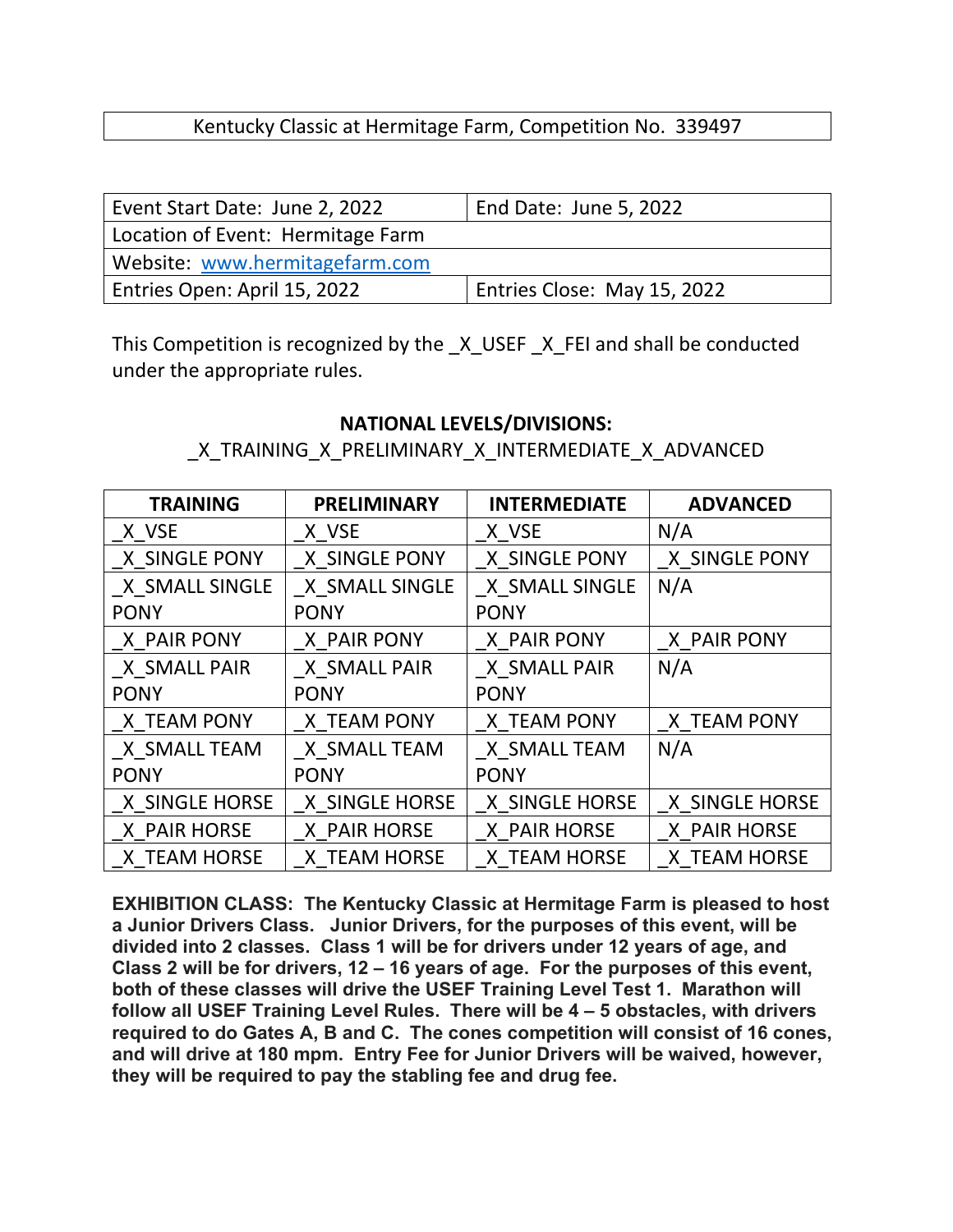# **FEI LEVELS/DIVISIONS \_X\_1\* \_X\_2\* \_X\_3\***

| FEI $1*$       | FEI $2*$       | FEI $3*$       |
|----------------|----------------|----------------|
| X SINGLE PONY  | X SINGLE PONY  | X SINGLE PONY  |
| X PAIR PONY    | X PAIR PONY    | X PAIR PONY    |
| X TEAM PONY    | X TEAM PONY    | X TEAM PONY    |
| X SINGLE HORSE | X SINGLE HORSE | X SINGLE HORSE |
| X PAIR HORSE   | X PAIR HORSE   | X PAIR HORSE   |
| X TEAM HORSE   | X TEAM HORSE   | X TEAM HORSE   |

#### **FEI 1\* DIVISIONS MAY USE THE FOLLOWING COMPETITION FORMATS:**

| X FORMAT 1     | <b>FORMAT 2</b>          | <b>FORMAT 3</b>        |
|----------------|--------------------------|------------------------|
| Day 1:Dressage | Day 1:Dressage or Cones  | Day 1:Dressage & Cones |
| Day 2: Cones   | Day 2:Combined           |                        |
|                | <b>Marathon or Cones</b> |                        |

# **NATIONAL LEVEL COMBINED DRIVING EVENT, FEI 2\* OR FEI 3\* MAY USE THE FOLLOWING COMPETITION FORMATS:**

| X FORMAT 1      | <b>FORMAT 2</b> | <b>FORMAT 3</b>        |
|-----------------|-----------------|------------------------|
| Day 1:Dressage  | Day 1:Dressage  | Day 1:Dressage & Cones |
| Day 2: Marathon | Day 2: Cones    | Day 2: Marathon        |
| Day3: Cones     | Day 3: Marathon |                        |

# **SHORT FORMAT DRIVING EVENTS MAY USE THE FOLLOWING COMPETITION FORMATS: N/A**

| <b>FORMAT <math>1 - 1</math> DAY</b> | <b>FORMAT 2-2 DAY</b> |              |
|--------------------------------------|-----------------------|--------------|
| <b>DRESSAGE</b>                      | <b>MODIFIED</b>       | <b>CONES</b> |
|                                      | <b>MARATHON</b>       |              |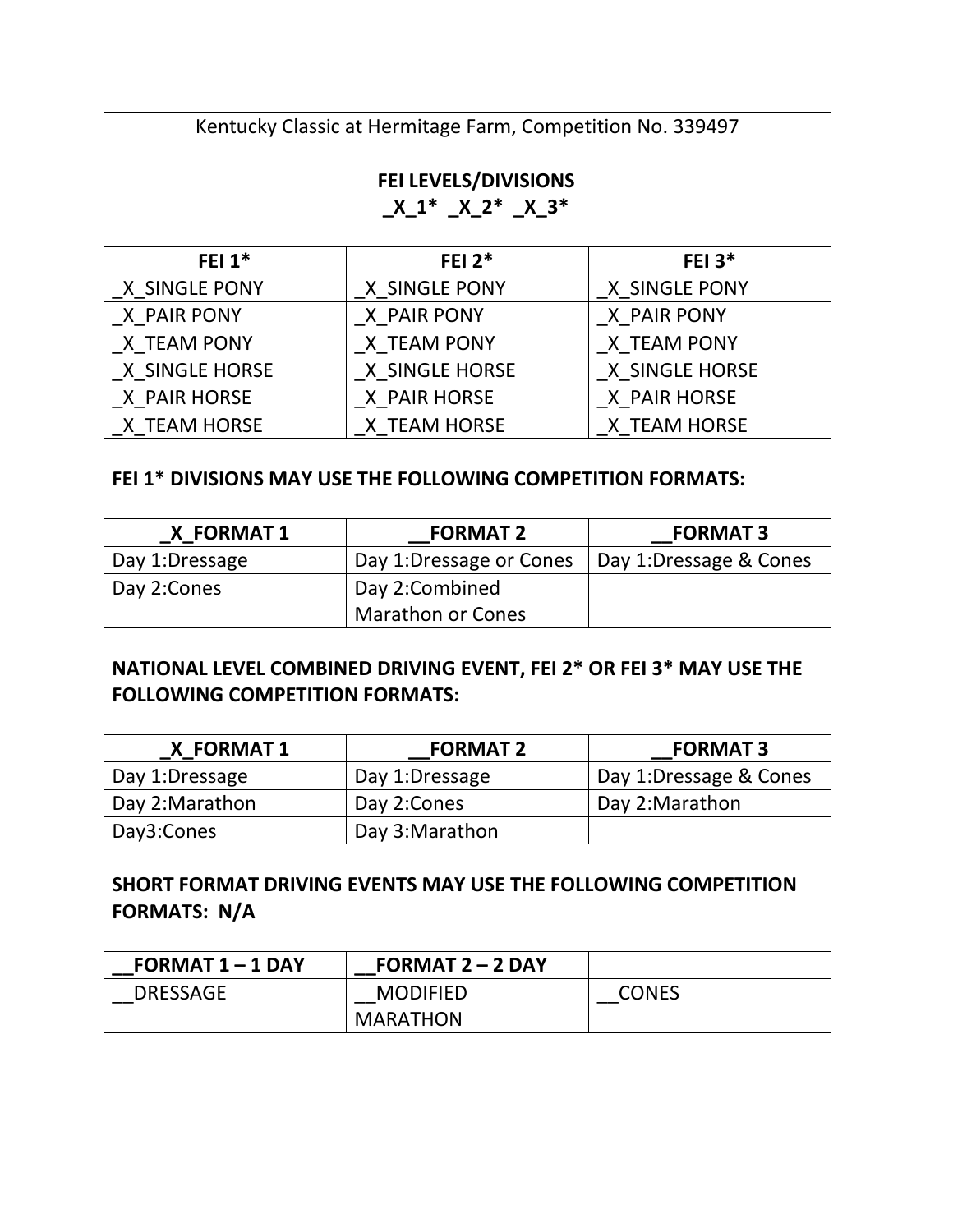**Entries will be accepted via regular mail to the following address: \_X\_ EllenMarie Ettenger, 13704 Old Creek Court, Parrish, FL 34219**

**Entries will be accepted by email to the following address: \_X\_Shorty1956@gmail.com**

**Entries will be accepted by fax to the following number: N/A**

**Entries will be accepted online to the following website: N/A**

**Entries are accepted on a first come, first served basis. All fees must be fully paid before an entry is considered accepted. See Checklist to Complete your Entry, which is a part of this prize list. Organizing Committee (OC) reserves the right to refuse any entry, cancel, add or split classes/categories or change the time schedule, as required by the number of entries or weather event.** 

# **IF ENTERING FEI, PLEASE REMEMBER THAT YOU MUST ENTER THROUGH YOUR NATIONAL FEDERATION.**

### **GENERAL INFORMATION**

| <b>ORGANIZER</b>       | <b>EVENT MANAGER</b>       | <b>SECRETARY</b>              |
|------------------------|----------------------------|-------------------------------|
| Hermitage FarmTraining | <b>EllenMarie Ettenger</b> | <b>Entry Secretary: Ellen</b> |
| Center                 |                            | Ettenger                      |
| 352-615-6460           | 352-615-6460               | Day of Secretary:             |
| Shorty1956@gmail.com   | Shorty1956@gmail.com       |                               |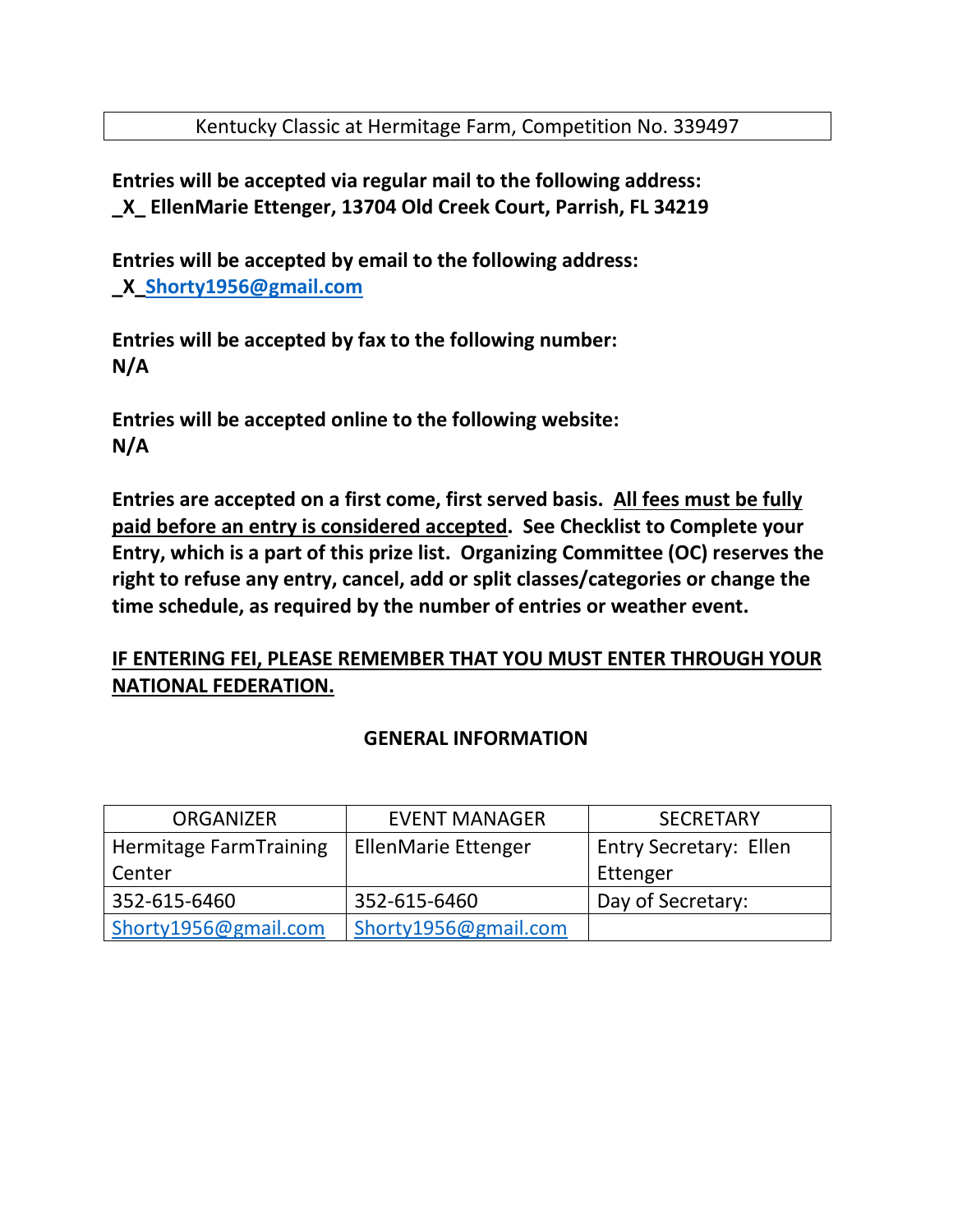#### **OFFICIALS**

| Role                   | Name                     | State/Country | License  |
|------------------------|--------------------------|---------------|----------|
| President of Jury      | <b>Andrew Counsell</b>   | <b>GBR</b>    | FEI $4*$ |
| <b>Ground Jury</b>     | Anne-Marie               | <b>FRA</b>    | FEI $4*$ |
|                        | Turbe'                   |               |          |
| <b>Ground Jury</b>     | Kail Palmer-Miller       | PA            | FEI $2*$ |
| <b>Ground Jury</b>     | N/A                      |               |          |
| <b>Ground Jury</b>     | N/A                      |               |          |
| Technical              | Philip Bateman           | <b>GBR</b>    | FEI $4*$ |
| Delegate               |                          |               |          |
| <b>Course Designer</b> | <b>Richard Nicoll</b>    | VA            | FEI $4*$ |
| Scorer                 | <b>Pro Show Services</b> | FL            |          |
| <b>FEI Vet</b>         | Crystal Riczu            | <b>FL</b>     |          |
| Show Vet               |                          |               |          |
| <b>Treating Vet</b>    | <b>TBA</b>               |               |          |
| <b>Chief Steward</b>   | Jan Davaere              | <b>BEL</b>    | FEI $4*$ |
| Safety                 | <b>TBA</b>               |               |          |
| Coordinator            |                          |               |          |
| <b>EMT</b>             | <b>TBA</b>               |               |          |
|                        |                          |               |          |

### **FEES and CHARGES**

**Entry Fee: \$350, Training and Preliminary, \$400 Intermediate, Advanced, FEI Post Entry Fee: \$50. Will be enforced after closing date**

**Entry Fee Refund Policy: There is no refund of stabling/stall fee. Entry fee and other miscellaneous charges will be refunded, with a doctors note after the closing date, minus \$50 for Office Fee. Before closing date, full refund. Stall Fee: \$275 per stall**

**Fee for additional days before or after stabling closes: \$25/day. All early arrivals or late departures must be approved by OC. Contact OC via Email to request early arrival or late departure.** 

**Type of Stalls: Permanent with doors or temporary with doors. Sharps Containers will be available.**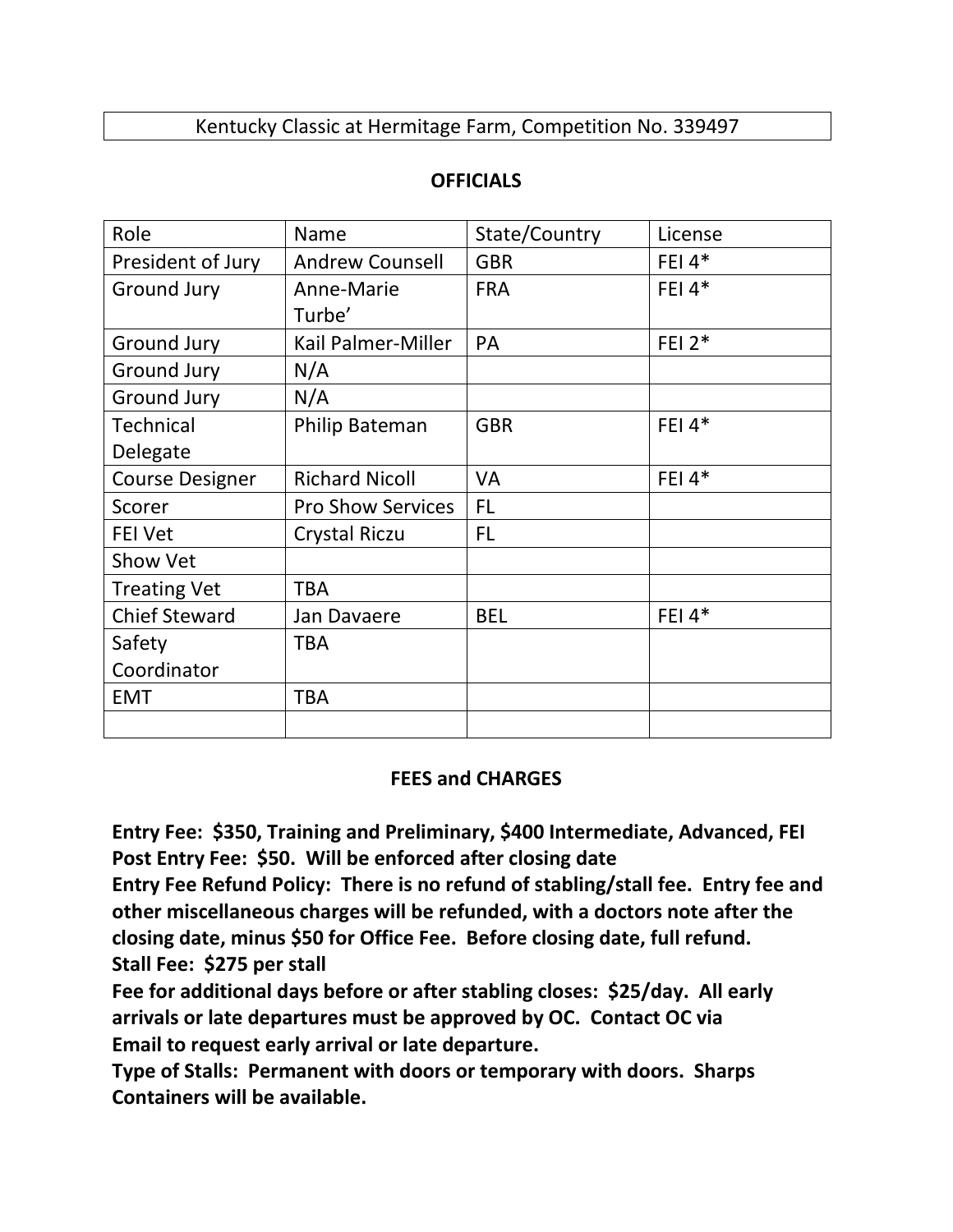**Shavings: \$10 per bag. Please order shavings with your entry. Stall Cleaning Fee: \$25/Stall. If you wish your stall cleaned at the end of the event, this may be included with your entry fee check. Stall Deposit: \$25/Stall. Check will be voided if stall is broom clean upon** 

**leaving.** 

**Grounds/Ship In Fee: \$75**

**Office Fee: \$50**

**Show Pass Fee: Advanced Only \$45**

**Drug Fee: USEF \$23/horse FEI Entries: \$33/horse**

**IHP Fee: FEI Entries ONLY \$35 per entry**

**Camping: Primitive Camping Only. Water ONLY will be provided. NO ELECTRICITY. Camping is** 

**Golf Carts: Cunningham Golf Carts ,** (**800) 456-1577. All Golf Carts must be rented directly from Cunningham.**

**Competitor Party: Saturday, time TBA. \$70/per ticket. Ticket includes 2 drinks. Competitor Briefing Wine and Cheese: Thursday, time TBA.**

# **Make Checks Payable to: Hermitage Retail, LLC**

# **DRIVEN DRESSAGE COMPETITION**

National Classes/Categories will be run under applicable USEF Rules. FEI Classes will be run under applicable FEI Rules. Footing: Grass, Warm Up Area: Grass

| <b>Novice/Open Training</b><br>Horse/Pony/Small Pony | <b>USEF TRN - 1</b> | 40 X 80 M  |
|------------------------------------------------------|---------------------|------------|
| Singles and Pairs                                    |                     |            |
| <b>Novice/Open Training</b>                          | USEF TRN $-1$       | 40 X 100 M |
| <b>Teams</b>                                         |                     |            |
| Preliminary                                          | USEF PRE $-1$       | 40 X 80 M  |
| Horse/Pony/Small Pony                                |                     |            |
| <b>Singles and Pairs</b>                             |                     |            |
| <b>Preliminary Teams</b>                             | USEF PRE $-1$       | 40 X 100 M |
| Intermediate                                         | USEF INT - 1        | 40 X 100 M |
| Horse/Pony/Small Pony                                |                     |            |
| Singles and Pairs                                    |                     |            |
| Intermediate Horse/Pony   USEF INT - 1M              |                     | 40 X 100 M |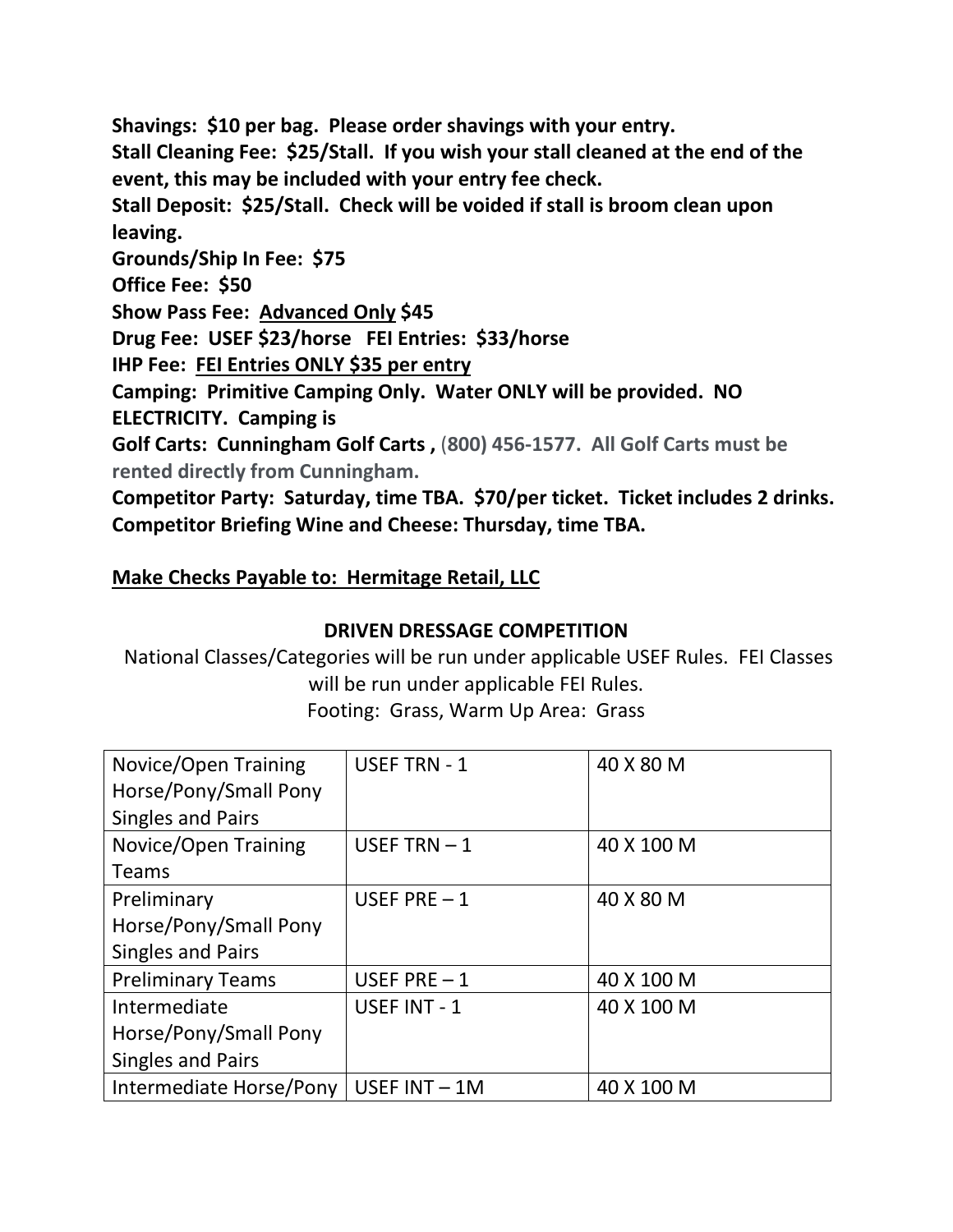| <b>Teams</b>                   |                           |            |
|--------------------------------|---------------------------|------------|
| FEI 1* All Classes             | FEI $1*B$                 | 40 X 80 M  |
| FEI 2* All Singles             | Test 2* HP1 - v3 - update | 40 X 80 M  |
|                                | on the diagrams           |            |
|                                | 17.12.2021                |            |
| FEI 2* Pony and Horse          | Test 2* HP2 - HP4 v3 -    | 40 X 80 M  |
| Pairs and Teams                | <b>Updated 16.02.2022</b> |            |
| FEI 3 <sup>*</sup> All Singles | Test 3* HP1 - v4 - update |            |
|                                | 02.03.2022 (coefficient   |            |
|                                | only)                     |            |
| FEI 3* All Pairs               | FEI Test $3*$ HP2 - HP4   | 40 X 80 M  |
|                                | 2022, v4 - Updated        |            |
|                                | 16.02.2022                |            |
| FEI 3* Pony Team               | FEI Test 3* HP2 - HP4, v4 | 40 X 80 M  |
|                                | - Updated 16.02.2022      |            |
| FEI 3* Horse Team              | FEI 3*B HP4               | 40 X 100 M |

## **Marathon Competition**

National Classes/Categories will be run under applicable USEF Rules. FEI Classes will be run under applicable FEI Rules.

Footing/Terrain: Grassy tracks, moderate hills

| <b>Division</b>        | <b>Total Distance</b> | <b>Number of</b><br><b>Obstacles</b> | <b>Sections</b> |
|------------------------|-----------------------|--------------------------------------|-----------------|
| <b>Novice Training</b> | Max. 5 km             | 5                                    |                 |
| <b>Open Training</b>   | Max. 5 km             | 5                                    |                 |
| Preliminary            | Max. 6 km             | 6                                    |                 |
| Intermediate           | Max. 7 km             |                                      |                 |
| FEI $1*$               | N/A                   | N/A                                  | N/A             |
| FEI $2*$               | Max. 8 km             |                                      |                 |
| FEI $3*$               | Max. 8 km             |                                      |                 |

**\_X\_\_ A controlled warm-up will be used in place of Section A. In the controlled warm-up, all Section A penalties apply.**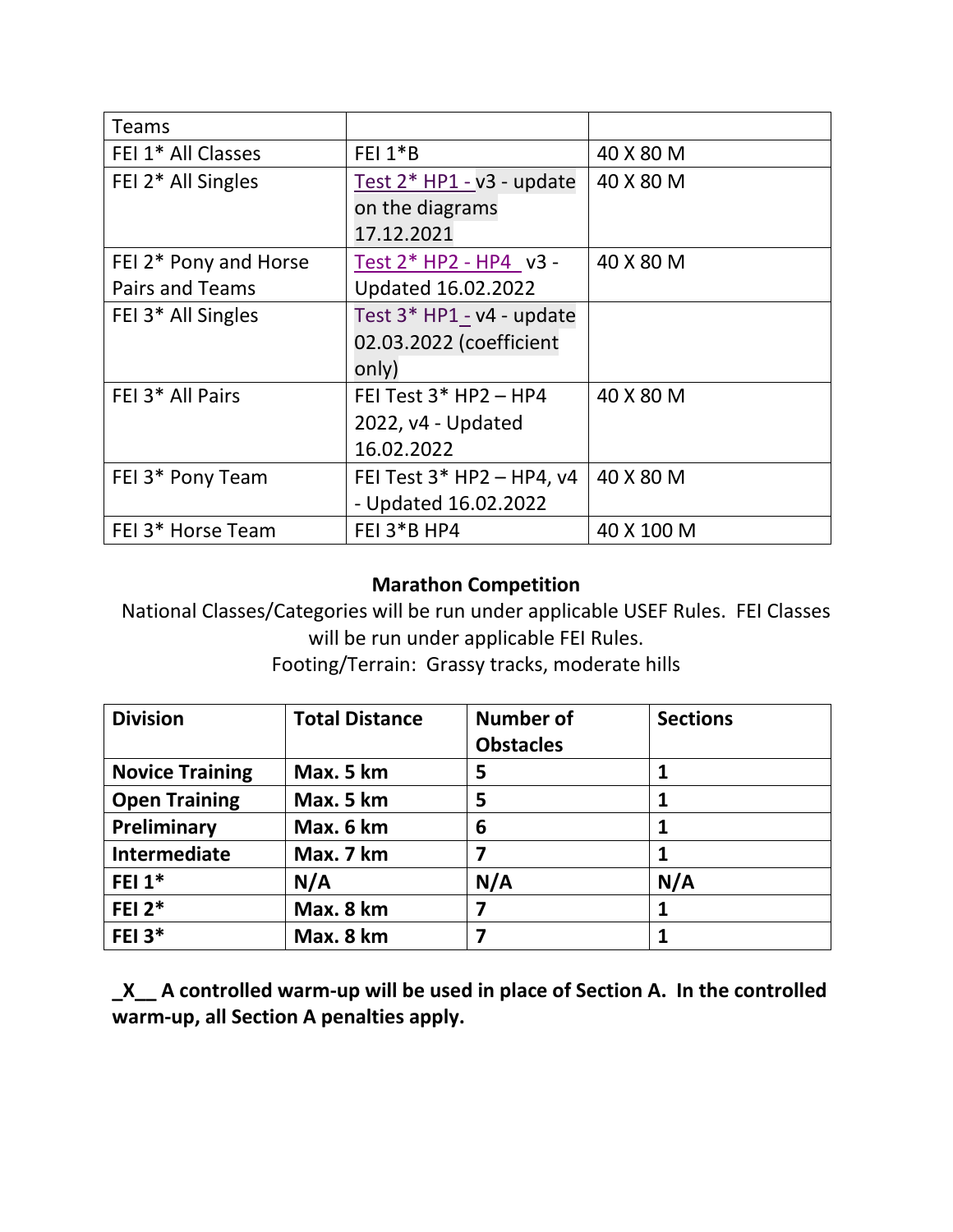**The pace in the controlled warm-up and Section B is free, except for Novice Training and Open Training, who may only Walk or Trot ONLY in Section B, including the obstacles.**

**Drivers and/or navigators may go round the marathon course a maximum of 2 times, if schedule allows. This also applies to sharing of carriage or harness. Competitors wishing to share navigators, drivers acting as navigators, carriages or harness must complete the Special Request for Sharing Form. Failure to complete the form will result in the request not being honored. This form must be turned in to the Scorer when competitor numbers are picked up at the show office.** 

| <b>Division</b>                                    | <b>Cones Setting</b>    | <b>Speed</b>   |
|----------------------------------------------------|-------------------------|----------------|
| <b>Training</b>                                    | <b>Standard Setting</b> | <b>180 mpm</b> |
| Preliminary                                        | <b>Standard Setting</b> | <b>200 mpm</b> |
| <b>Intermediate</b>                                | <b>Standard Setting</b> | <b>220 mpm</b> |
| FEI $1^*$ , $2^*$ and $3^*$ Single<br>Pony         | 160 cm                  | <b>260 mpm</b> |
| FEI 1*, 2* and 3* Pair<br>Pony                     | 160 cm                  | <b>250 mpm</b> |
| FEI 1*, 2* and 3* Team<br>Pony                     | 165 cm                  | <b>240 mpm</b> |
| FEI $1^*$ , $2^*$ and $3^*$ Single<br><b>Horse</b> | 160 cm                  | <b>250 mpm</b> |
| FEI $1^*$ , $2^*$ and $3^*$ Pair<br><b>Horse</b>   | 170 cm                  | <b>250 mpm</b> |
| FEI 1*, 2* and 3* Team<br><b>Horse</b>             | 185 cm                  | <b>240 mpm</b> |

#### **Cones Competition**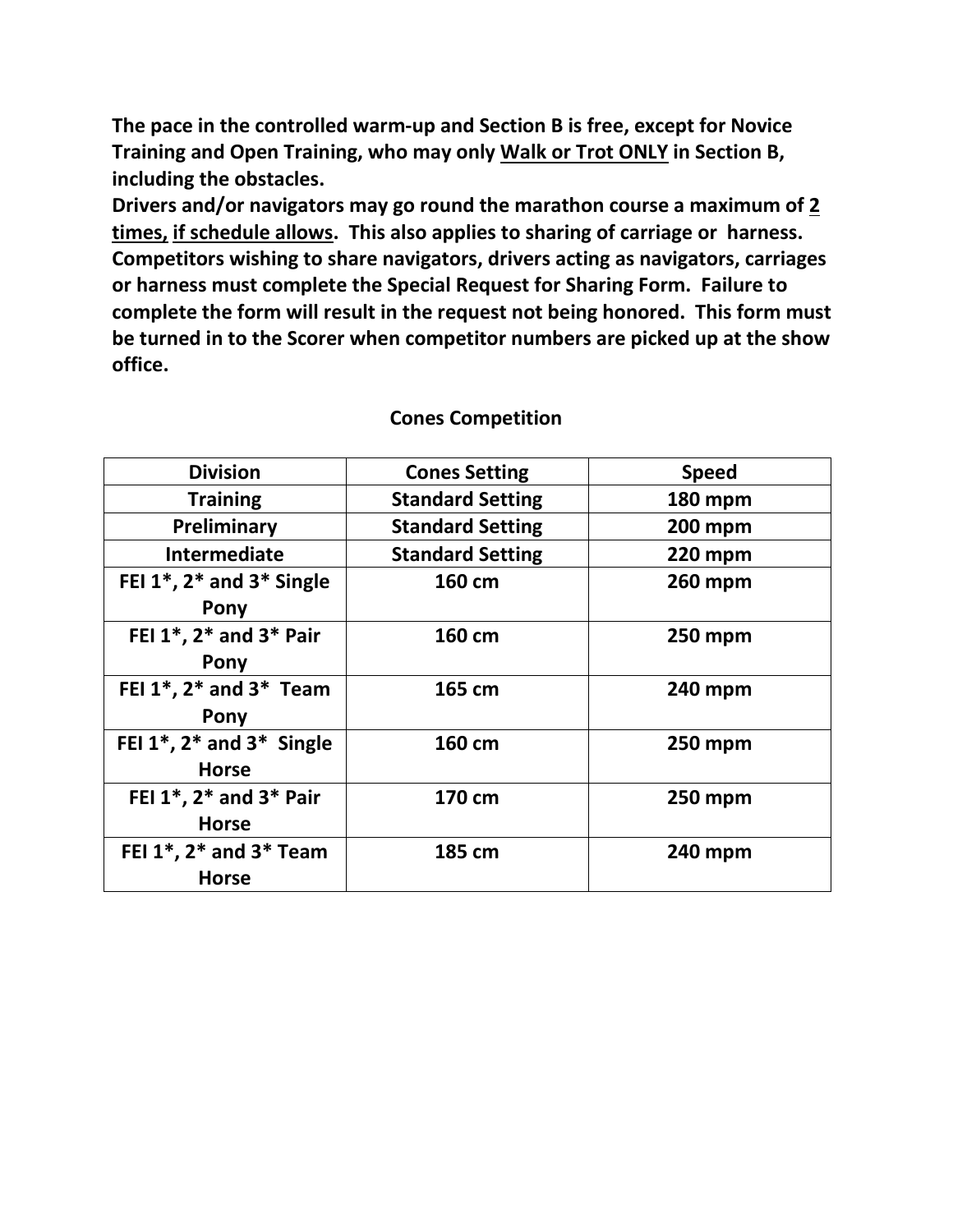# **Additional Information**

**Veterinary and Health Requirements: Flu and Rhino within 6 months of show date and Coggins within 1 year of show date. Passports are required for all FEI Horses.**

**Awards, Championships and Prize Money (if applicable): Trophy and Six Ribbons for each class. Special Awards for Dressage and Marathon. Prize money will be awarded to entries in the FEI 3\* Division ONLY.** 

**Food available on grounds: Yes, Wednesday – Sunday**

**Dog Policy: All dogs must be on a leash and under control at all times. Please do not take your dogs to the dressage ring or the cones ring during competition, or take your dog into the obstacles . Loose dogs, or dogs dragging a leash, will incur a fine of \$25 for the first offense, \$50 for the second, and so on and will increase by \$25 each time. You will need to come to the show office to collect your dog.**

**Photographer: TBA**

**Golf Cart Rental: Cunningham Golf Carts, 800-456-1577.** 

**Camping on Grounds: Primitive camping only. We will provide water hookups, but NO ELECTRICITY.** 

**Directions to Show Grounds: 10500 Highway 42, Goshen, KY 40026**